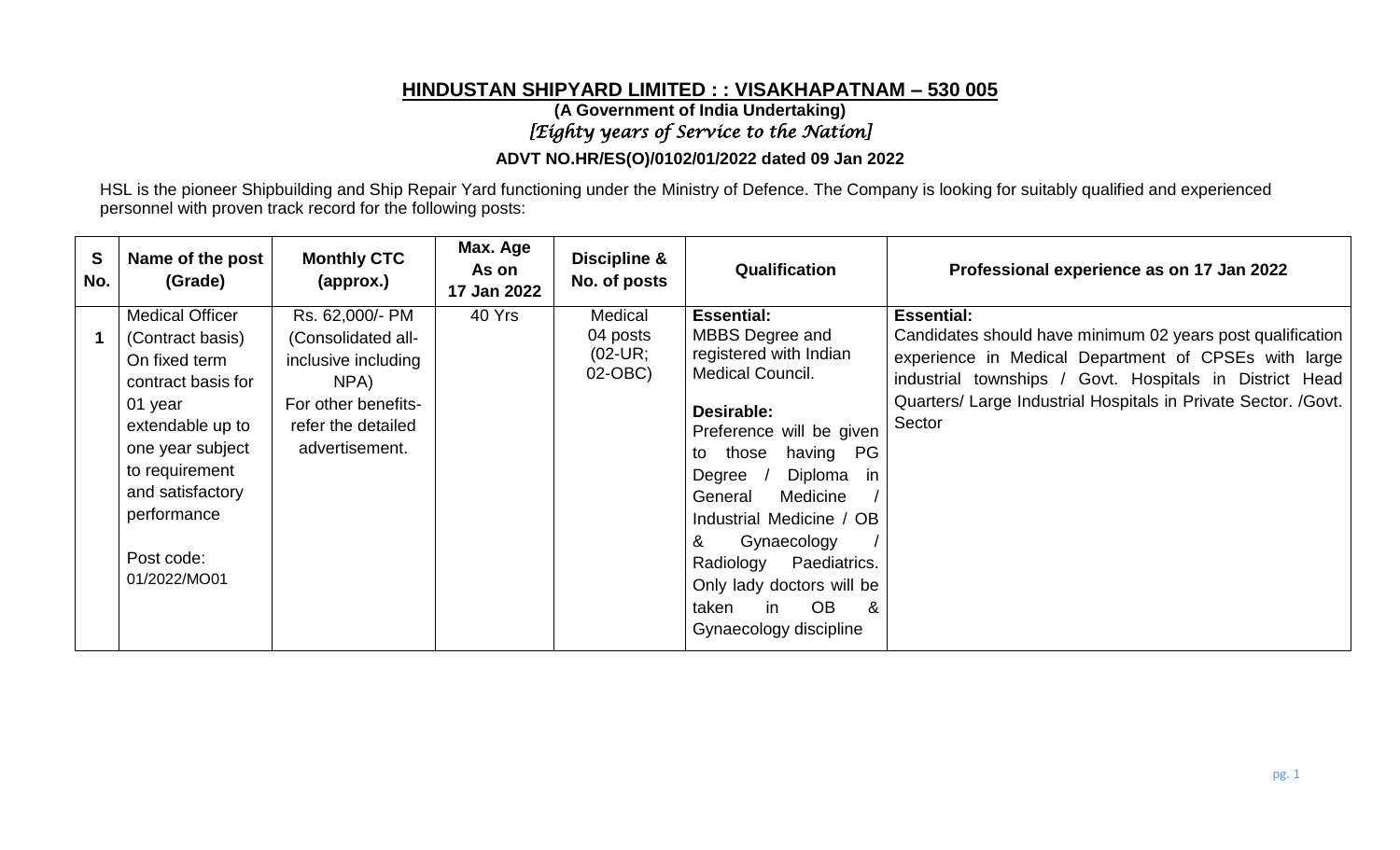## **A. Scale of Pay & Benefits:**

- (i) Monthly CTC includes benefits like Contributory Provident Fund Scheme (in case of less than 60 years of age), Subsidized Lunch facility, Non-practicing allowance etc. as admissible.
- (ii) Paid Leave benefit: Sick leave 10 days per year and Casual Leave 12 days per year

**B. Relaxations:**Age will be relaxed for SC/ST/OBC/PWD categories as per Government rules. In case of ex-servicemen the upper age limit will be relaxed to the extent of number of years of service in the armed forces however the resultant age after deducting the period of service from the actual age should not exceed the prescribed age limit by more than 3 years.

## **C. Reservation:**

- (i) Candidates from reserved categories fulfilling eligibility criteria may also apply for the posts earmarked for UR as per Government Rules.
- (ii) SC/ST candidates should possess valid Certificate in the prescribed format. OBC candidates at the time of interview have to submit declaration to the effect that the incumbent does not fall in Creamy Layer Section and also to produce non-creamy later certificate in the prescribed format as applicable for appointment for the posts under Govt. of India and Central Govt., Public Sector Undertakings. OBC (non-creamy later) certificate by the competent authority should be issued in the current year.
- (iii) SC/ST/OBC candidates applying for a post where there are no vacancies in their respective categories, will be treated as General candidates and no relaxation in any criteria will be applicable to these candidates. However, they may indicate their actual category in online application so as to avail of application fees concession as applicable.

**D. Application fee:** Application Fee is Rs.300/-. No Registration fee for SC/ST/PH Candidates. Fee once paid will not be refunded under any circumstances. Candidates are therefore requested to verify their eligibility before applying. Payment should be made through online.

**E. Eligibility criteria for candidates from Government/ PSU/ Private sector:** Training period in any organisation shall not been counted as work experience, including the period of executive training, management training, apprentice training, advanced training or any other training.

## **F. Method of Selection:**

(i) **Candidates have to attend walk-in interviews which shall be held at Hindustan Shipyard Limited, Visakhapatnam on 18 Jan 2022 at 0830hrs.** 

## (ii) **Percentage of marks should be calculated in the following way:**

- -Aggregate percentage of marks SHALL NOT BE rounded off (for example 64.99% not to be rounded off as 65%)
- In case of CGPA/OGPA/Grade is awarded by university, the equivalent percentage shall be derived based on the formula provided by the University for converting the grade to Percentage by the candidate. If no formula is prescribed by the University, the equivalence in percentage of marks will be established by multiplying the CGPA/OGPA/ Grade by a factor of 10 subject to the condition that the candidate has to submit documentary proof along with application Document Verification process that the University does not have any formula for conversion of CGPA/OGPA/Grade to percentage
- (iii) The Management reserves the right to raise the minimum eligibility standards, change the selection criteria, and cancel the recruitment process without assigning any reasons.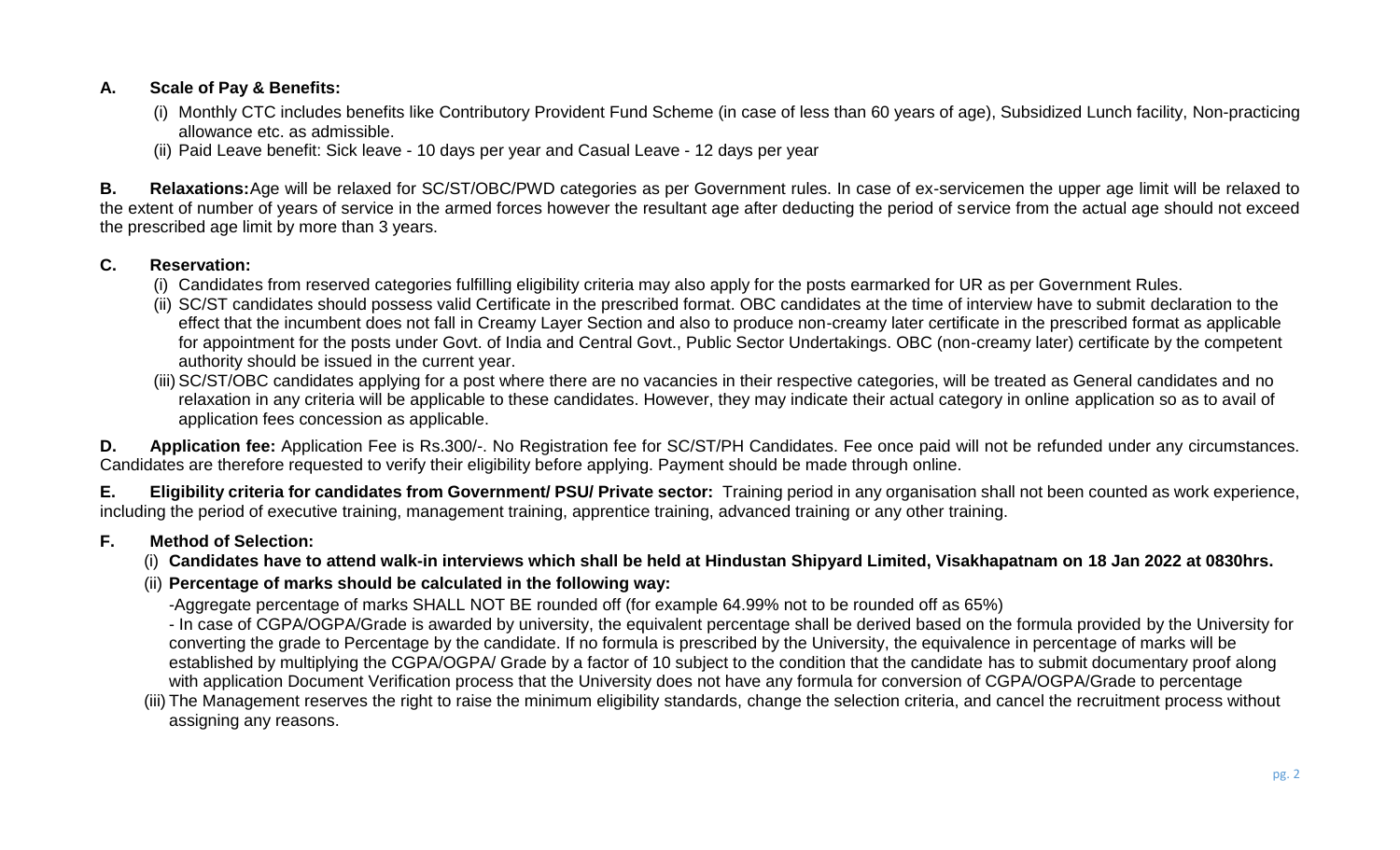#### **G. Other terms & conditions:**

(i) The appointment is on fixed term contract basis for one year extendable up to one-year subject to requirement and satisfactory performance and doesn't carry any liability on HSL for regular appointment at any stage.

(ii) The Contract may be terminated by either party by giving one months' notice in writing or in lieu by payment of one-month notice pay.

(iii) All vacancies are for Visakhapatnam except where mentioned.

(iv)Latest reservation category certificate is required by interview date.

**H.** Important dates for present recruitment process are as indicated below:

| <b>IMPORTANT DATES</b>                                                                     |                           |  |  |  |  |  |
|--------------------------------------------------------------------------------------------|---------------------------|--|--|--|--|--|
| Date of commencement of ONLINE application                                                 | 09 Jan 2022 from 1000 hrs |  |  |  |  |  |
| Last date for ONLINE submission of application (Once submitted editing is<br>not allowed). | 17 Jan 2022 Upto 1200 hrs |  |  |  |  |  |
| Walk-in interview date and time                                                            | 18 Jan 2022 at 0830hrs    |  |  |  |  |  |

# **GENERAL INSTRUCTIONS:**

- i. Indian Nationals only need to apply.
- ii. **Candidates have to mandatorily register and fill up online application form which will be made available in our "Careers" under "Human Resources" of HSL website: [https://www.hslvizag.in](https://www.hslvizag.in/) between 1000hrs on 09 Jan 2022 to 1200hrs on 17 Jan 2022.**
- iii. **Candidates should attend Walk-in interviews at HSL, Vizag on 18 Jan 2022 at 0830hrs. Requests regarding change of interview date will not be entertained.**
- iv. Print-out of the filled Online Application along with **mandatory enclosures** viz., Self-attested copies of Degree/PG Marks lists, Provisional Certificate, Proof of Date of Birth, Caste/PH Certificate, Experience certificates, latest salary certificate etc., and **Annexure-I** must be submitted during Walk-in interview.
- v. Verification of Original Certificates will be done at the time of interview. All original documents such as Degree Certificate, proof of Date of Birth, Caste/PH Certificate, Experience Certificates etc., will be checked at the time of interview. Non-production of original documents will debar the candidate from appearing for the interview.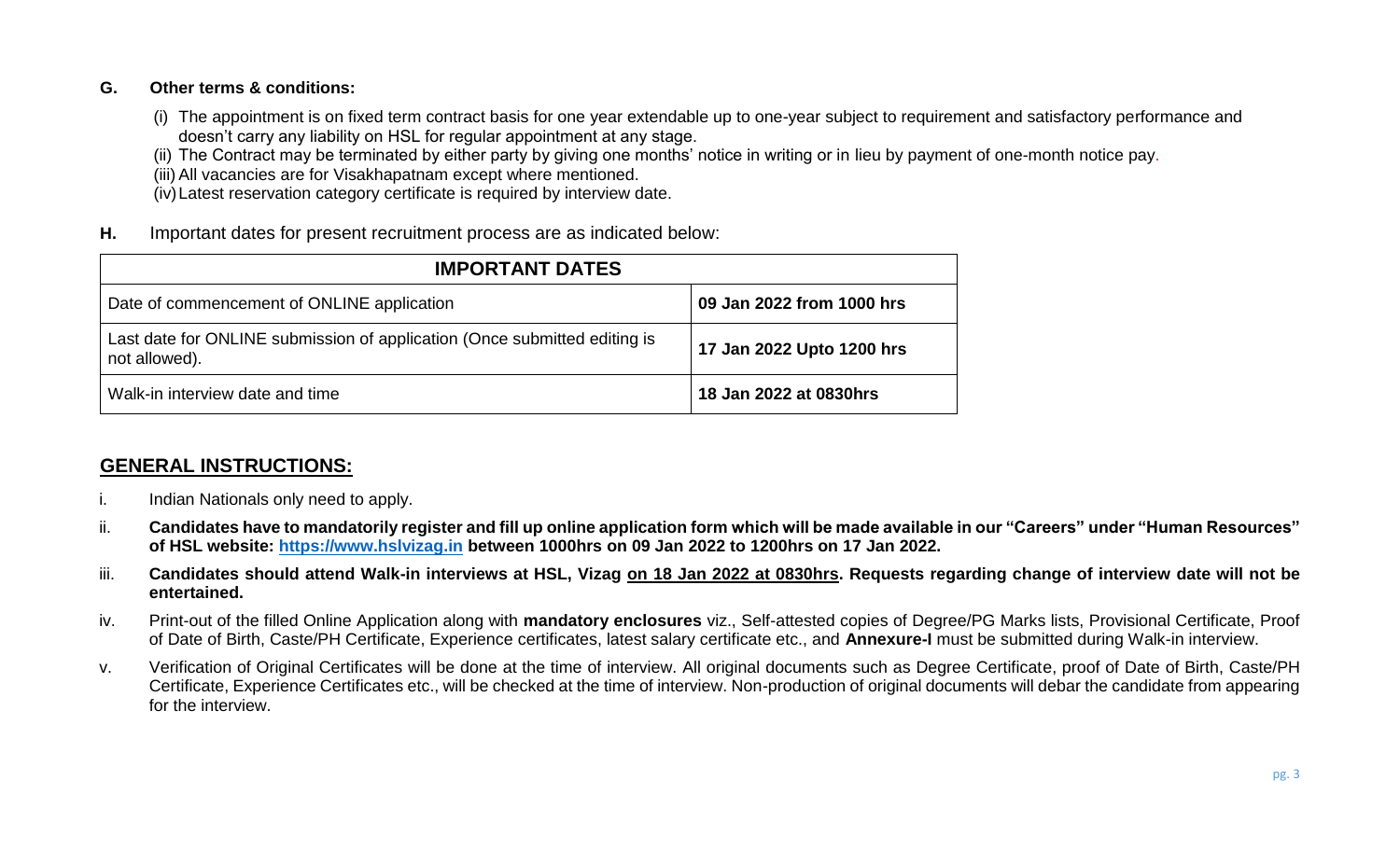- vi. Candidature of a candidate is liable to be rejected at any stage of the recruitment process or after recruitment or joining, if any information provided by the candidate is found to be false or not in conformity with the eligible criteria mentioned in the advertisement.
- vii. The Management reserves the right to create and operate a panel of shortlisted candidates.
- viii. The Qualifying Requirement /Experience & Age limit shall be reckoned as on the last date as shown above**.**
- ix. The Management reserves the right to Increase or decrease the number of posts or consider for lower posts/grades to meet the organizational requirement.
- x. No TA shall be paid to outstation candidates for attending above interviews.
- xi. **Any corrigendum/ addendum to this advertisement will be displayed only on the Company's website [https://www.hslvizag.in.](https://www.hslvizag.in/) Applicants are requested to visit the website from time to time for all updates.**
- xii. In case of difficulty in registration or for any clarification, candidates may contact [recruitment@hslvizag.in](mailto:recruitment@hslvizag.in) electronically